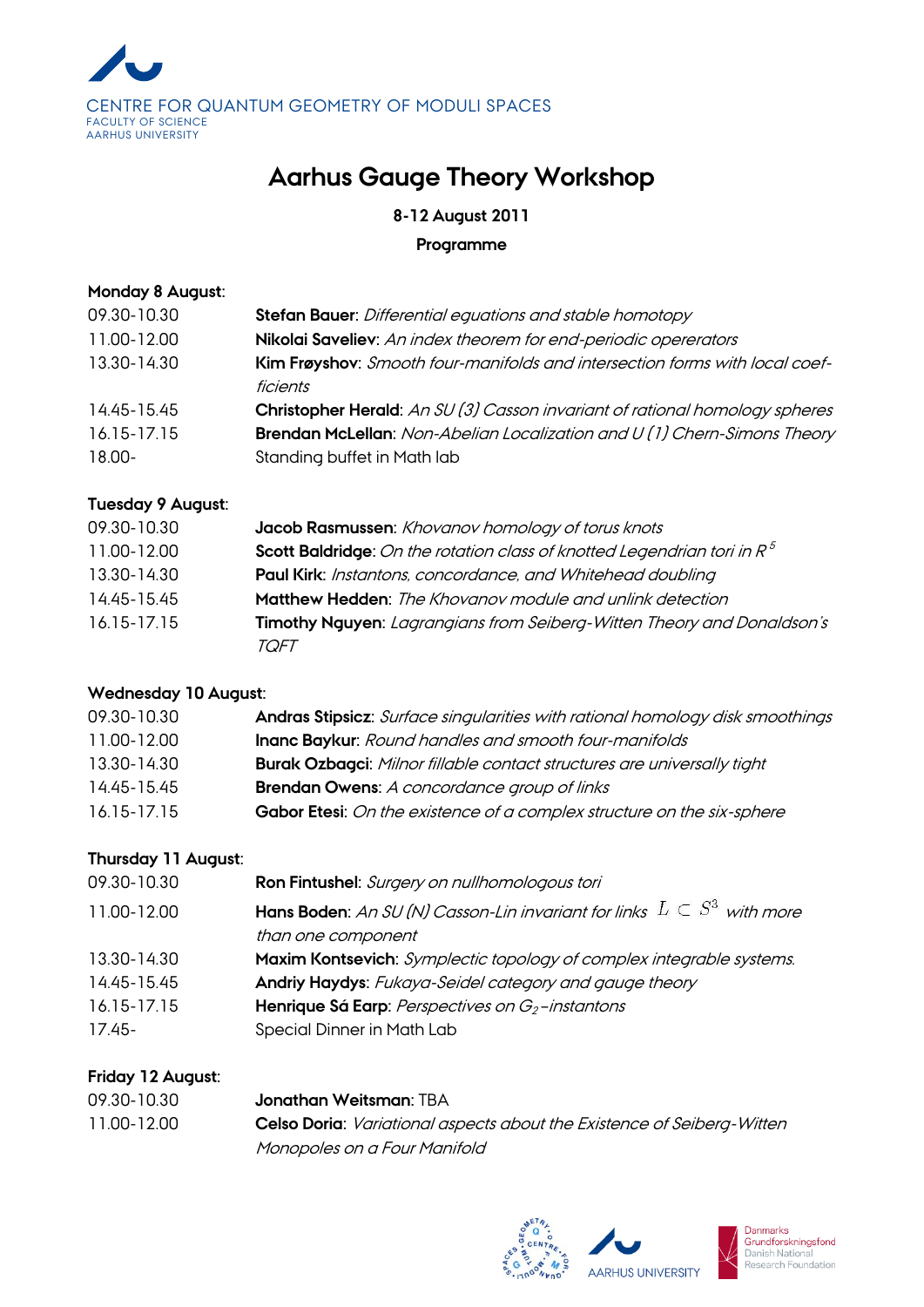# Aarhus Gauge Theory Workshop 2011

Titles and Abstracts

## Scott Baldridge: On the rotation class of knotted Legendrian tori in  $\mathbb{R}^5$

In this talk I will discuss how to use Lagrangian hypercube diagrams to easily compute the "rotation number" for a large class of knotted Legendrian tori in  $\mathbb{R}^5$  with respect to the standard contact form. This result is the first step in a program to understand the contact homology of such embeddings and is joint work with Ben McCarty.

#### Stefan Bauer: Differential equations and stable homotopy

The talk considers a space parametrizing certain differential equations. The topology of the space in question turns out to be related to spaces well known from stable homotopy theory: The classifying spaces of ko-theory and stable homotopy theory.

#### Inanc Baykur: Round handles and smooth four-manifolds

In this talk, we are going to unfold the strong affiliation of round handles with smooth fourmanifolds. Various fundamental topics that appear in the study of four-manifolds, such as handlebodies, cobordisms, logarithmic transforms along tori, exotic smooth structures, and broken Lefschetz fibrations, will come into play as we discuss the relevant interactions between them.

## Hans Boden: An  $SU(N)$  Casson-Lin invariant for links  $L \subset S^3$  with more than one component.

In 1992, X.-S. Lin introduced a Casson-type invariant  $h(K)$  for knots  $K \subset S^3$  that counts conjugacy classes of irreducible  $SU(2)$  representations of the knot group  $G_K$  with meridional trace equal to  $-2$ . Lin identified  $h(K)$  with the signature of the knot, and his approach was generalized to give invariants for other trace conditions and for knots in homology 3–spheres independently by C. Herald in 1997 and by M. Heusener and J. Kroll in 1998. In [Pac. J. Math. 248 (2010), 139-154, E. Harper and N. Saveliev define a Casson-Lin type invariant  $h(L)$ for 2–component links  $L \subset S^3$  and show that  $h(L)$  equals the linking number. This talk is a report on recent joint work with Eric Harper introducing analogous invariants of links  $L \subset S^3$ with  $n \geq 2$  components using the group  $SU(N)$ . The invariants are denoted  $h_{N,a}(L)$ , where  $a = (a_1, \ldots, a_n)$  is a n-tuple of integer labels, one for each component of the link, and they are defined as a signed count of conjugacy classes of certain projectively flat  $SU(N)$  invariants of the link group  $G_L$ . The talk will outline the compactness and irreducibility results needed to show that  $h_{N,a}(L)$  is well-defined, a vanishing result for split links, and preliminary computations.

## Celso Doria: Variational aspects about the Existence of Seiberg-Witten Monopoles on a Four Manifold

In abscence of an existence theorem for Seiberg-Witten Monopoles on a smooth four manifold a Variational set up is used to study the question. There exist smooth 4-manifolds admitting monopoles, whose existence is achieved by proving the Seiberg-Witten invariant is non-trivial. However, in all cases known by the author, the invariant's non-triviality depends on the fact that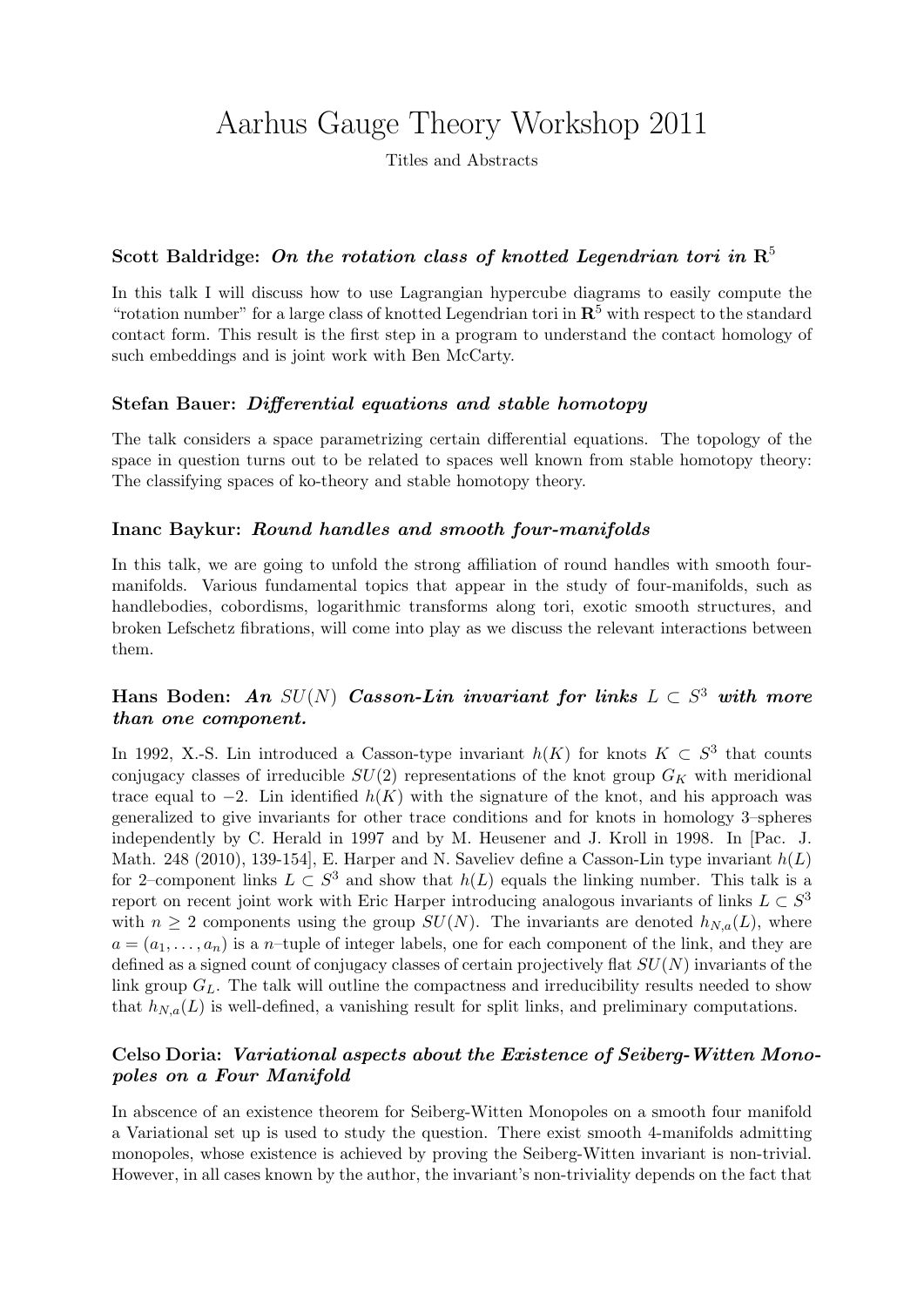the invariant of a symplectic 4-manifold is non-trivial. Thus, by exploring the variational set up, the Witten's existence theorem on a Kähler manifold is proved and some question concerning the lowest eigenvalue of the differential operator  $L_A = \nabla_A + \frac{k_g}{4}$  $\frac{\epsilon_g}{4}$ , defined on sections of the positive spinors bundles, are discussed.

#### Gabor Etesi: On the existence of a complex structure on the six-sphere

Existence of a complex structure on the six dimensional sphere is re-examined in the talk. The approach is based on re-interpreting a hypothetical complex structure as a classical vacuum solution of a non-linear Higgs scalar field theory (with gauge symmetry) formulated on  $S^6$ . This classical vacuum solution is then constructed by Fourier expansion from the obvious one of a similar theory on the exceptional compact Lie group  $G_2$ .

#### Ron Fintushel: Surgery on nullhomologous tori

Abstract: I will discuss joint work with Ron Stern which attempts to identify, in a connect sum of projective spaces with either orientation, a single nullhomologous torus upon which surgery changes the smooth structure. This will be described more or less explicitly for the case of  $\mathbb{C}P^2 \# 3(-\mathbb{C}P^2).$ 

#### Kim Frøyshov: Smooth four-manifolds and intersection forms with local coefficients

Let X be a closed, oriented, smooth 4–manifold. We consider singular cohomology of X with coefficients in a bundle  $L$  of infinite cyclic groups over  $X$ . The cup product gives rise to a unimodular quadratic form  $Q_L$  on  $H^2(X;L)/$  torsion. If L is trivial then this is just the usual intersection form Q of X. In the 1980's Donaldson proved, using instanton moduli spaces, that if Q is definite then it must be diagonal. In this talk I will extend this result to  $Q_L$  for non-trivial L, under some constraints. This yields new examples of non-smoothable topological 4–manifolds.

#### Andriy Haydys: Fukaya-Seidel category and gauge theory

I will outline a new construction of the Fukaya-Seidel category, which is associated to a symplectic manifold equipped with a compatible almost complex structure J and a J–holomorphic Morse function. Then this construction will be applied in an infinite dimensional case of the complex Chern-Simons functional. The corresponding construction, which is based upon a fivedimensional gauge theory, conjecturally associates a Fukaya-Seidel-type category to a smooth three-manifold.

#### Matthew Hedden: The Khovanov module and unlink detection

Kronheimer and Mrowka recently showed that Khovanov homology detects the unknot using connections with an instanton Floer homology invariant for knots. I'll discuss a module structure on Khovanov homology, and a theorem that connects this structure with the Heegaard Floer module of the branched double cover of a link. Using this connection, together with a result indicating that the Heegaard Floer module detects homologically essential spheres in 3–manifolds, we can show that the Khovanov module detects  $(n$ –component) unlinks. This is joint work with Yi Ni.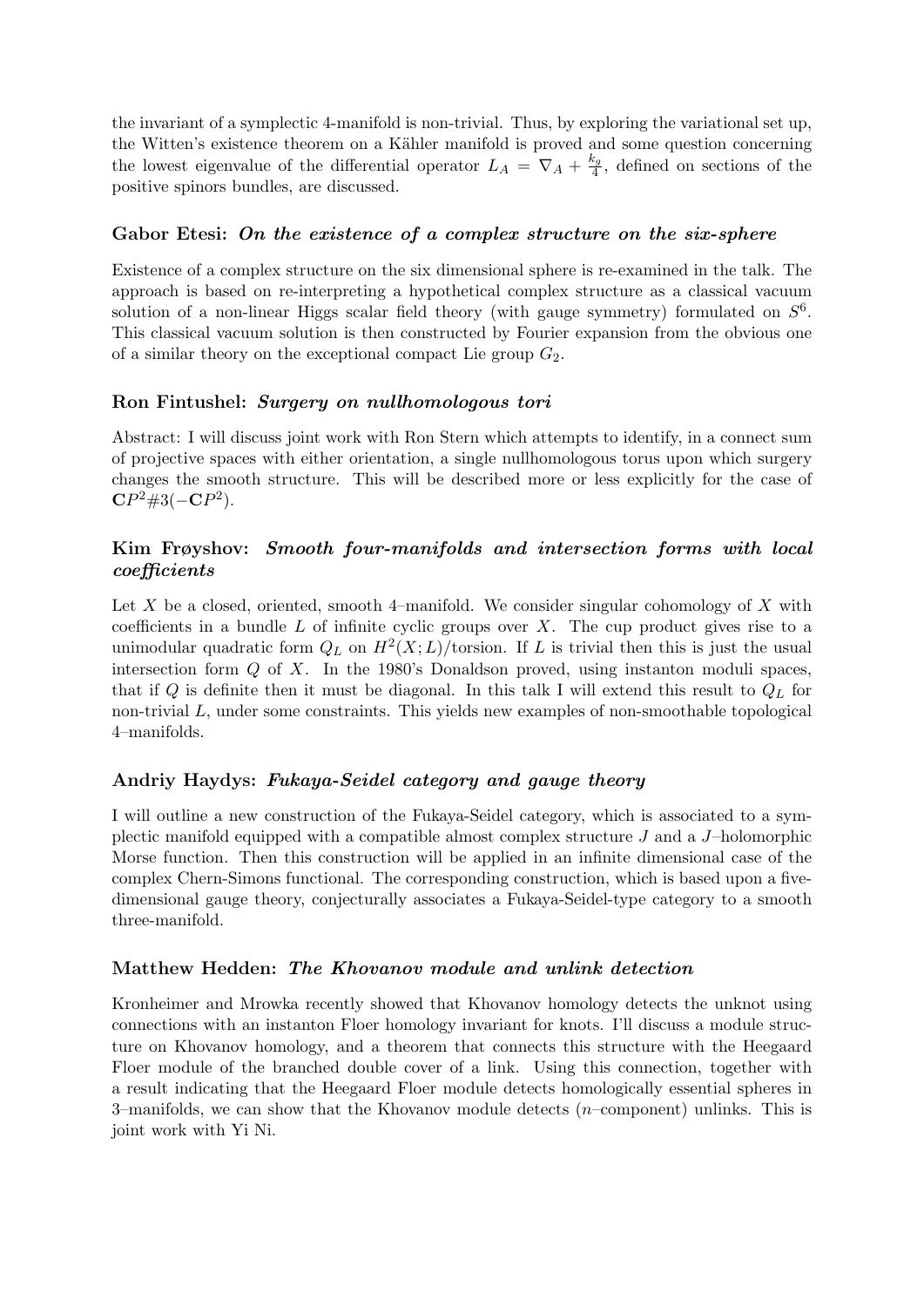# Christopher Herald: An  $SU(3)$  Casson invariant of rational homology spheres

In this talk I will describe joint work in progress with Hans Boden, which develops an  $SU(3)$ Casson invariant of rational homology spheres. This invariant extends the integer-valued invariant of integral homology spheres defined in earlier work by the authors together with Paul Kirk. After perturbing the flatness equation to obtain a flat moduli space consisting of finitely many points, we begin with an algebraic count of the irreducible points, and then add suitable correction terms for the reducible points and two types of non-central abelian points. The correction terms are defined in terms of spectral flow of the odd signature operator, and have the property that the algebraic count of irreducible points plus the correction terms is perturbation independent.

#### Paul Kirk: Instantons, concordance, and Whitehead doubling

We use moduli spaces of  $SO(3)$  instantons and Chern-Simons invariants of flat connections to show that the whitehead doubles of certain infinite families of torus knots are linearly independent in the kernel of the homomorphism from the smooth knot concordance group to the topological concordance group. (Joint with Matthew Hedden)

## Maxim Kontsevich: Symplectic topology of complex integrable systems

## Brendan McLellan: Non-Abelian Localization and U(1) Chern-Simons Theory

Our goal in this talk is to describe the method of non-abelian localization and how this method yields some new results in  $U(1)$  Chern-Simons theory. Starting from a beautiful localization result of Duistermaat and Heckman, we review localization on a finite dimensional Hamiltonian G–space and recall how this result is generalized to path integrals in quantum field theory. In particular, we briefly recall Edward Witten's 1992 paper, "Two dimensional Gauge Theories Revisted", where non-abelian localization is introduced and applied to two dimensional quantum Yang-Mills theory, and Chris Beasley's and Edward Witten's 2005 paper, "Non-Abelian Localization for Chern-Simons Theory". We will then present our results (joint with Lisa Jeffrey), which follow by adapting the method of non-abelian localization to  $U(1)$  Chern-Simons theory.

# Timothy Nguyen: Lagrangians from Seiberg-Witten Theory and Donaldson's TQFT

We discuss how boundary values of the space of solutions to the Seiberg-Witten equations, both on compact 3–manifolds and on 3–manifolds with cylindrical ends, yield Lagrangian submanifolds within the corresponding boundary con figuration space. In the case of cylindrical ends, this construction provides a Lagrangian correspondence between the vortex moduli spaces at infinity. As an application, we discuss work in progress for supplying the analytic details of Donaldson's TQFT construction of the Seiberg-Witten invariants of a closed 3–manifold.

## Brendan Owens: A concordance group of links

I will discuss a notion of sliceness for links based on Euler characteristic and show that it leads to an equivalence relation generalising knot concordance. The equivalence classes form a group L containing the knot concordance group as a direct summand with infinitely generated direct complement. I will also exhibit some homomorphisms from L. This is joint work with Andrew Donald.